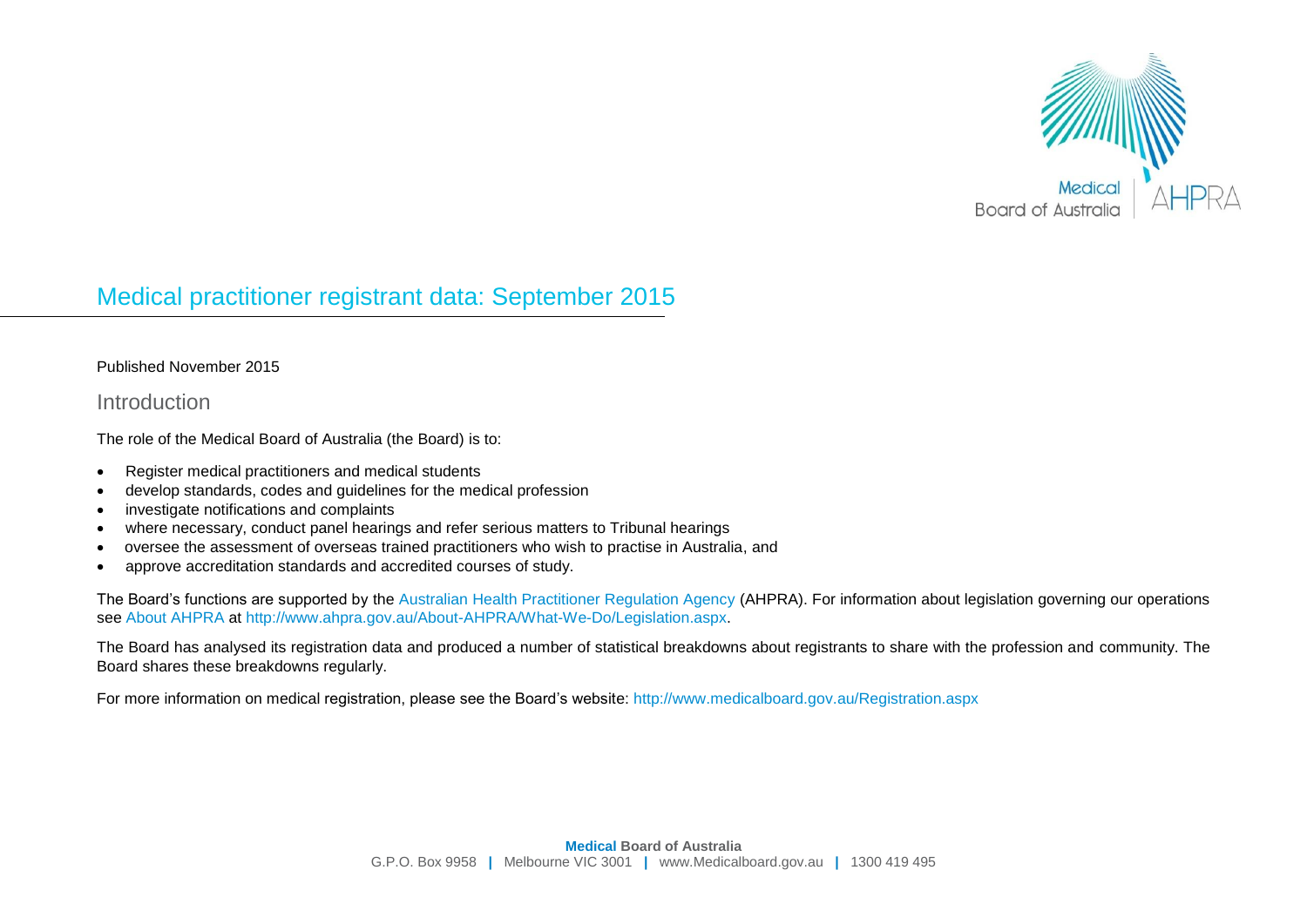## Contents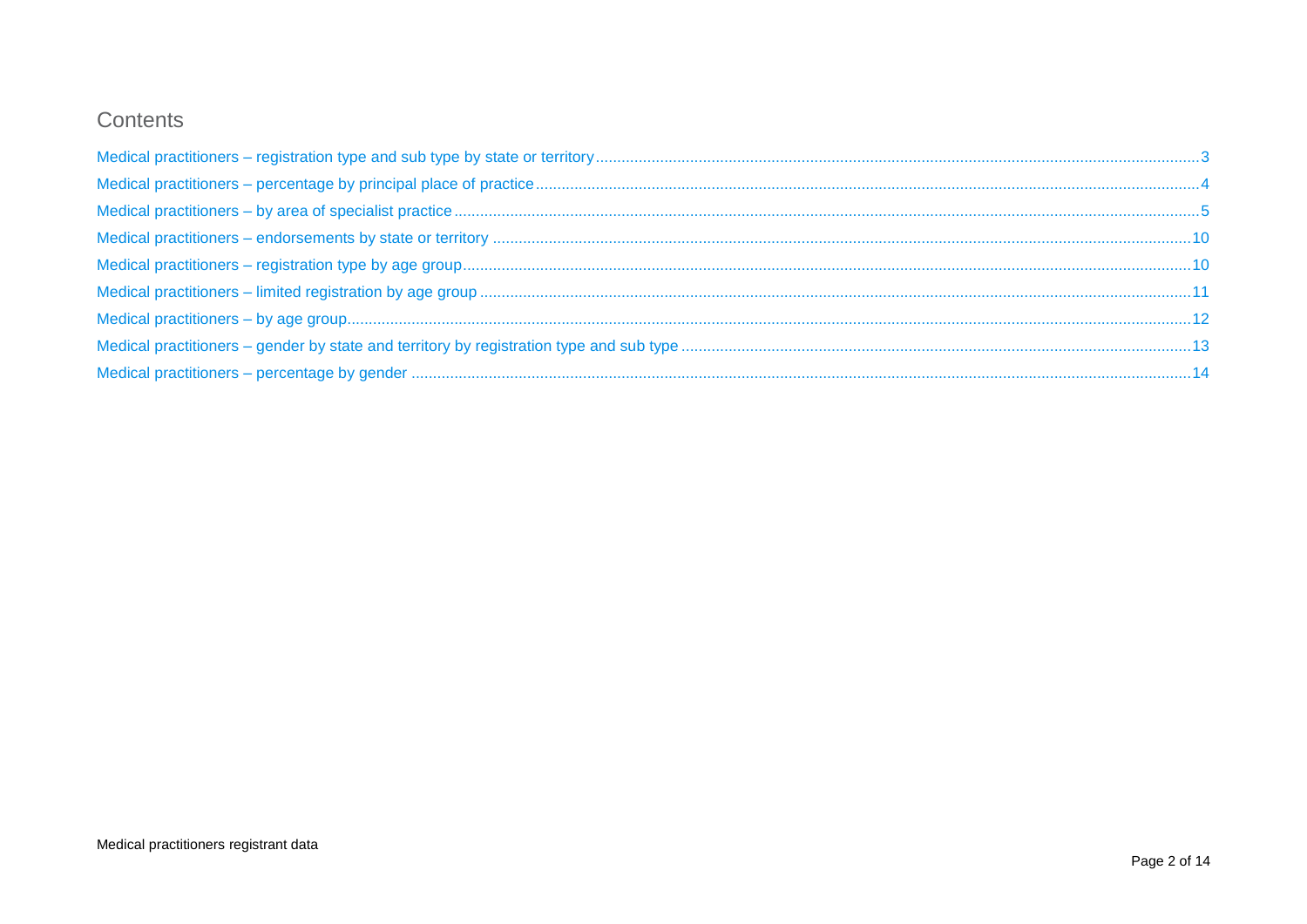### <span id="page-2-0"></span>**Medical practitioners – registration type and sub type by state or territory**

| <b>Medical practitioners</b>                       |                                                 | <b>Principal place of practice</b> |            |        |       |                |            |            |       |         |                |
|----------------------------------------------------|-------------------------------------------------|------------------------------------|------------|--------|-------|----------------|------------|------------|-------|---------|----------------|
| <b>Registration type</b>                           | <b>Registration sub type</b>                    | <b>ACT</b>                         | <b>NSW</b> | NT     | QLD   | <b>SA</b>      | <b>TAS</b> | <b>VIC</b> | WA    | No PPP  | <b>Total</b>   |
| General                                            |                                                 | 695                                | 11,146     | 480    | 6,864 | 2,419          | 608        | 8,173      | 3,513 | 845     | 34,743         |
| General (Teaching and Assessing)                   |                                                 |                                    | 12         |        | 11    | 5              |            | 9          | 4     |         | 42             |
| <b>General and Specialist</b>                      |                                                 | 904                                | 16,280     | 385    | 9,098 | 3,964          | 1,104      | 12,810     | 4,332 | 714     | 49,591         |
| General (Teaching and Assessing)<br>and Specialist |                                                 |                                    |            |        |       |                |            | 1          |       |         | 2              |
| Specialist                                         |                                                 | 164                                | 1,919      | 113    | 2,079 | 556            | 206        | 1,696      | 1,276 | 462     | 8,471          |
| Provisional                                        |                                                 | 113                                | 1,446      | 75     | 1,339 | 367            | 102        | 1,150      | 708   | 53      | 5,353          |
|                                                    | Area of need                                    | 20                                 | 108        | 59     | 214   | 80             | 47         | 386        | 263   | 3       | 1,180          |
| Limited                                            | Postgraduate training or<br>supervised practice | 33                                 | 696        | 9      | 286   | 180            | 40         | 482        | 168   | 16      | 1,910          |
|                                                    | Public interest                                 | -1                                 |            | 1      |       |                |            | 1          |       | 1       | $\overline{4}$ |
|                                                    | Teaching or research                            |                                    | 8          | 1      | 5     | $\overline{2}$ |            | 6          | 5     |         | 27             |
| Non-practising                                     |                                                 | 37                                 | 678        | 1      | 251   | 117            | 53         | 483        | 210   | 853     | 2,683          |
| <b>Total</b>                                       | 1,968                                           | 32,294                             | 1,124      | 20,147 | 7,690 | 2,160          | 25,197     | 10,479     | 2,947 | 104,006 |                |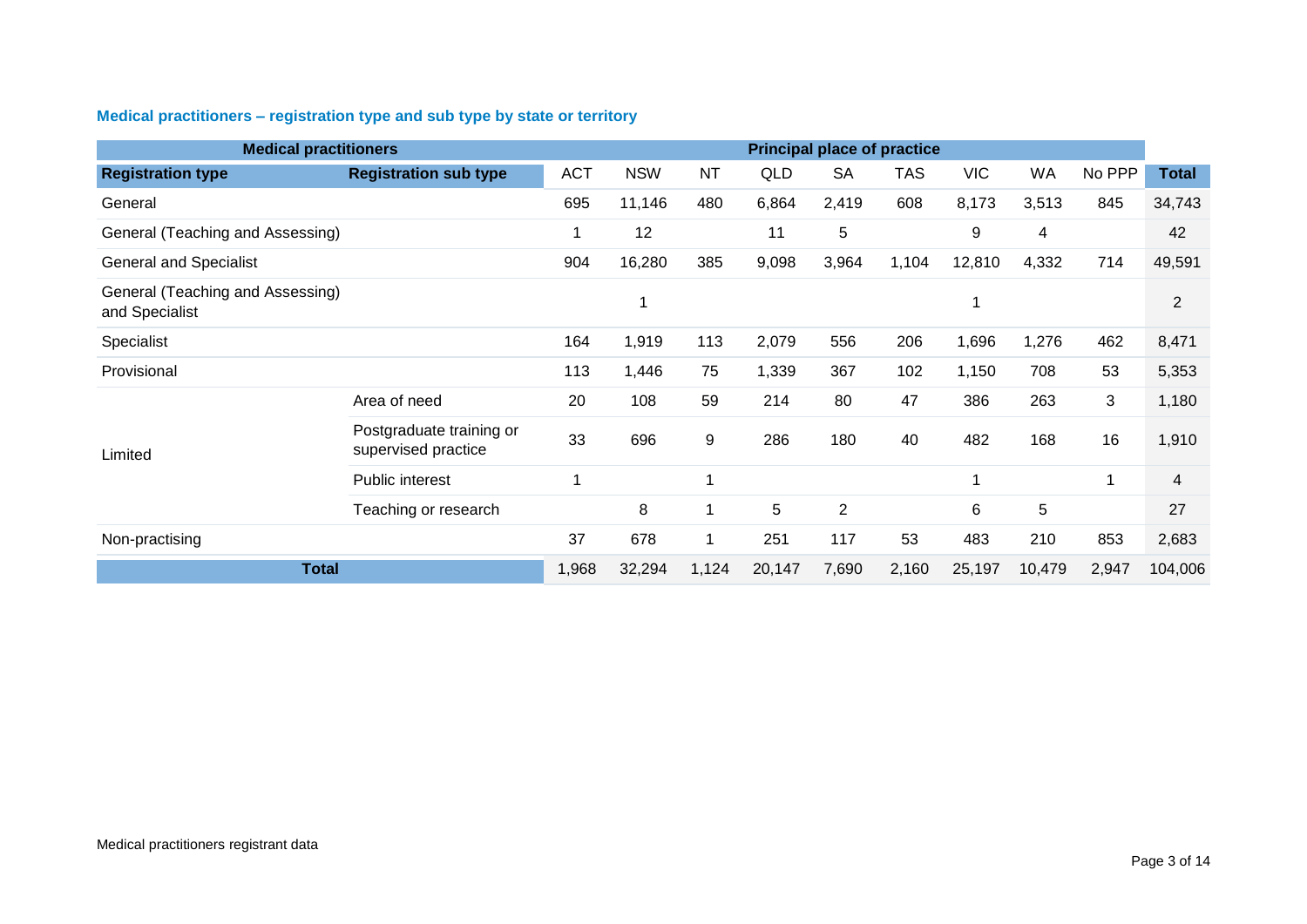#### <span id="page-3-0"></span>**Medical practitioners – percentage by principal place of practice**



#### ● ACT ● NSW ● NT ● QLD ● SA ● TAS ● VIC ● WA ● No PPP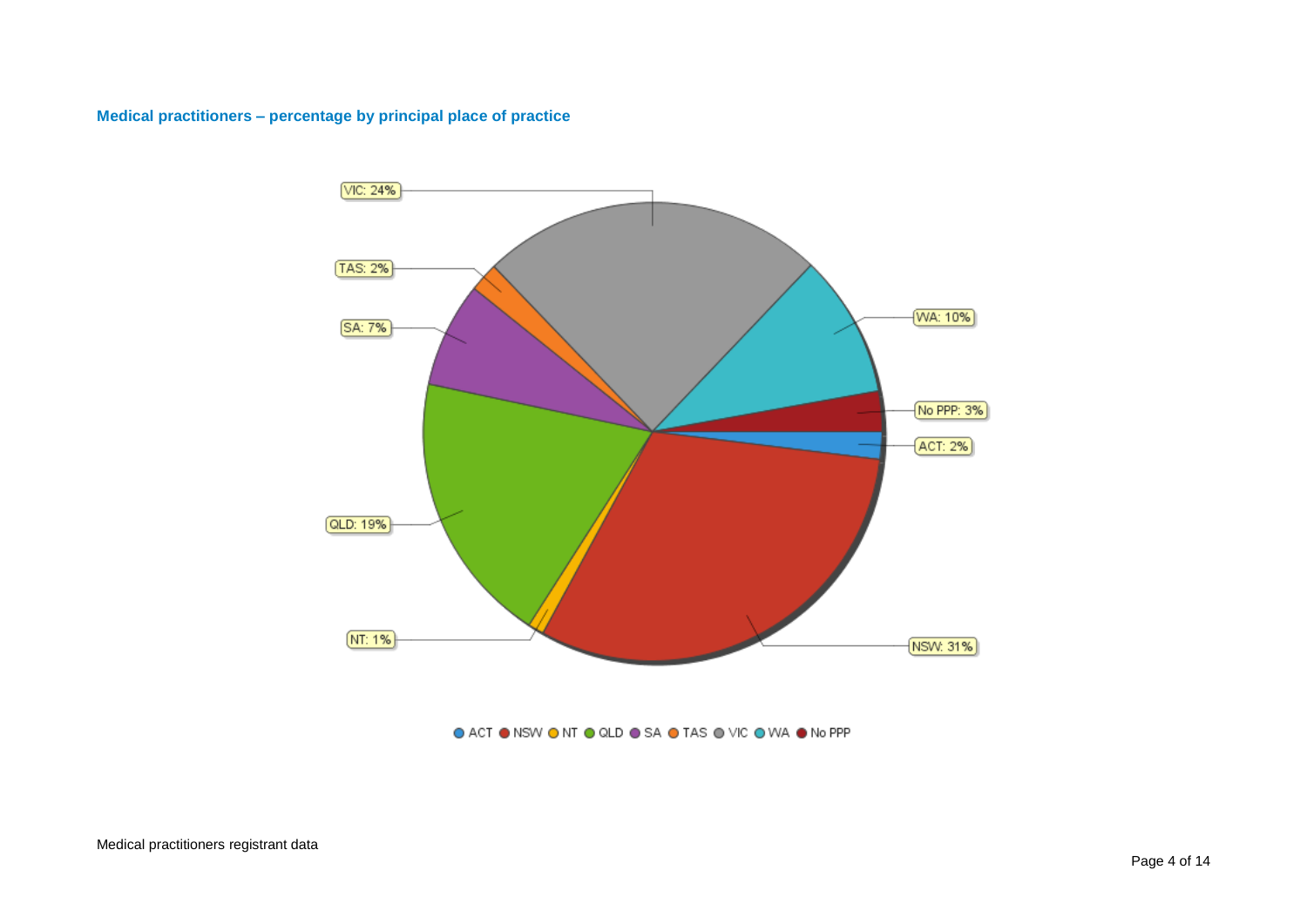### <span id="page-4-0"></span>**Medical practitioners – by area of specialist practice**

|                                            | <b>Medical practitioners</b>                  |             |            |                |                  | <b>Principal place of practice</b> |                |                |                |                |              |
|--------------------------------------------|-----------------------------------------------|-------------|------------|----------------|------------------|------------------------------------|----------------|----------------|----------------|----------------|--------------|
| <b>Specialty name</b>                      | <b>Field of specialty practice</b>            | <b>ACT</b>  | <b>NSW</b> | <b>NT</b>      | QLD              | <b>SA</b>                          | <b>TAS</b>     | <b>VIC</b>     | <b>WA</b>      | No PPP         | <b>Total</b> |
| Addiction medicine                         |                                               | 4           | 65         | 1              | 25               | 16                                 | 9              | 31             | 13             | 3              | 167          |
| Anaesthesia                                |                                               | 78          | 1,406      | 31             | 935              | 365                                | 114            | 1,104          | 505            | 136            | 4,674        |
| Dermatology                                |                                               | 6           | 187        | $\mathbf{1}$   | 84               | 42                                 | $\overline{7}$ | 134            | 44             | 8              | 513          |
| Emergency medicine                         |                                               | 36          | 423        | 30             | 406              | 110                                | 48             | 430            | 209            | 68             | 1,760        |
| General practice                           |                                               | 419         | 7,539      | 240            | 4,986            | 1,910                              | 622            | 5,774          | 2,455          | 236            | 24,181       |
| Intensive care medicine                    | Paediatric intensive care<br>medicine         |             | 1          | 1              |                  |                                    |                | $\overline{2}$ |                |                | 4            |
|                                            | No sub-specialty declared                     | 21          | 243        | 10             | 177              | 67                                 | 15             | 184            | 76             | 37             | 830          |
| Sub Total                                  |                                               | 21          | 244        | 11             | 177              | 67                                 | 15             | 186            | 76             | 37             | 834          |
| Medical administration                     |                                               | 13          | 107        | $6\phantom{1}$ | 81               | 16                                 | 3              | 71             | 30             | 9              | 336          |
|                                            | Gynaecological oncology                       |             | 16         |                | $\boldsymbol{9}$ | $\overline{\mathcal{A}}$           | 1              | 12             | 3              |                | 45           |
|                                            | Maternal-fetal medicine                       |             | 13         | 1              | 8                | $\sqrt{3}$                         |                | 9              | 5              | 1              | 40           |
|                                            | Obstetrics and gynaecological<br>ultrasound   |             | 14         | 1              | 5                | $\mathbf{3}$                       |                | 50             | 3              | $\overline{2}$ | 78           |
| Obstetrics and gynaecology                 | Reproductive endocrinology<br>and infertility |             | 27         |                | $\mathbf{3}$     | $\overline{7}$                     | $\mathbf 1$    | 14             | $\overline{2}$ |                | 54           |
|                                            | Urogynaecology                                | $\mathbf 1$ | 10         |                | $\overline{7}$   | 1                                  |                | $\overline{7}$ | 4              |                | 30           |
|                                            | No sub-specialty declared                     | 30          | 487        | 14             | 337              | 127                                | 38             | 417            | 150            | 50             | 1,650        |
| Sub Total                                  |                                               | 31          | 567        | 16             | 369              | 145                                | 40             | 509            | 167            | 53             | 1,897        |
| Occupational and<br>environmental medicine |                                               | 14          | 90         | $\mathbf{1}$   | 40               | 31                                 | $\overline{7}$ | 67             | 44             | 12             | 306          |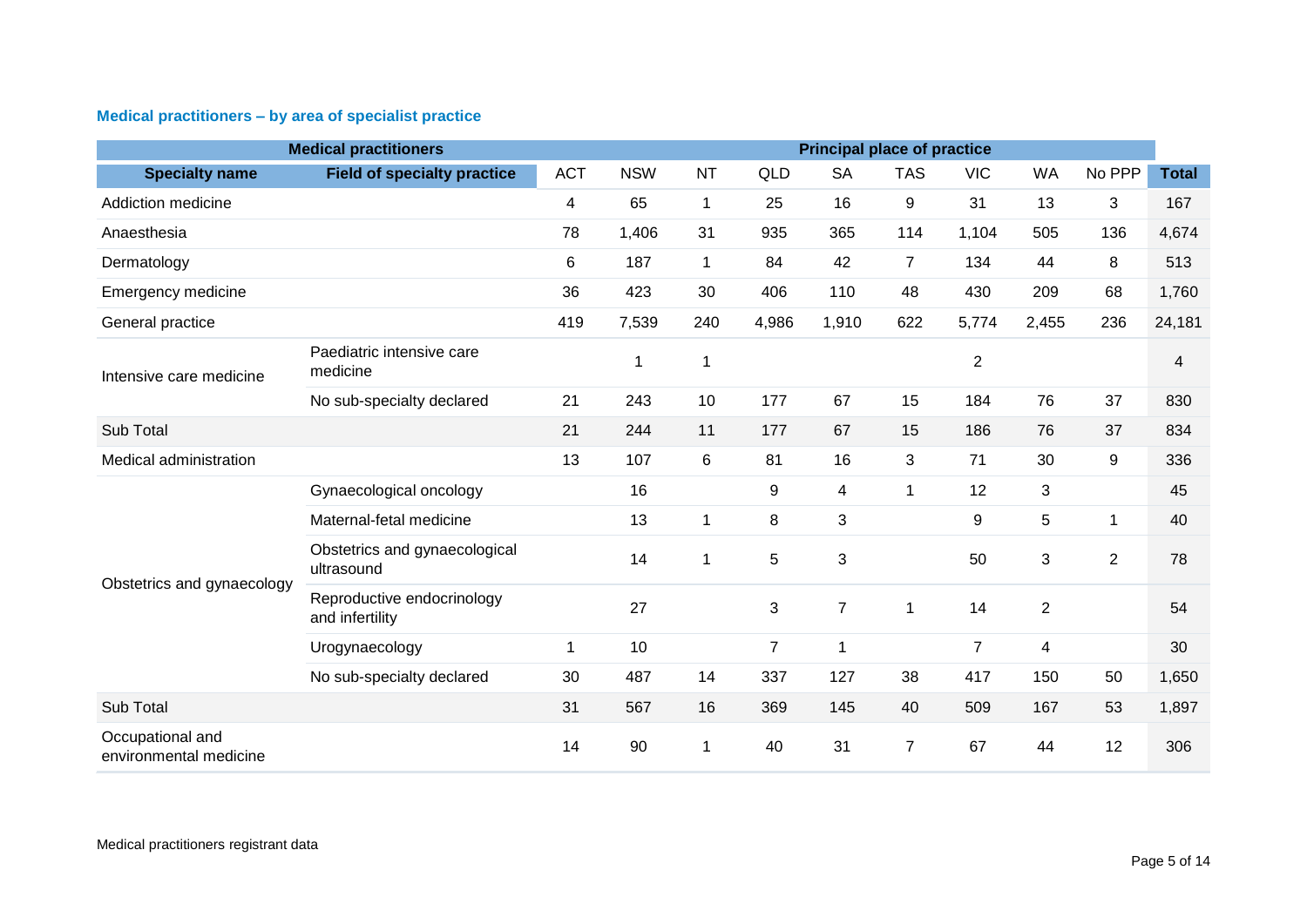|                              | <b>Medical practitioners</b>                  |              |                |                |                |                          | <b>Principal place of practice</b> |                |                |                |                |
|------------------------------|-----------------------------------------------|--------------|----------------|----------------|----------------|--------------------------|------------------------------------|----------------|----------------|----------------|----------------|
| <b>Specialty name</b>        | <b>Field of specialty practice</b>            | <b>ACT</b>   | <b>NSW</b>     | <b>NT</b>      | QLD            | <b>SA</b>                | <b>TAS</b>                         | <b>VIC</b>     | <b>WA</b>      | No PPP         | <b>Total</b>   |
| Ophthalmology                |                                               | 15           | 368            | $\overline{4}$ | 162            | 69                       | 20                                 | 240            | 78             | 15             | 971            |
|                              | Clinical genetics                             |              | 15             |                | 4              |                          |                                    | 5              | $\mathbf{1}$   |                | 25             |
|                              | Community child health                        | 1            | 21             |                | 12             | $\overline{2}$           |                                    | 10             | $\overline{2}$ | 1              | 49             |
|                              | General paediatrics                           | 25           | 608            | 19             | 327            | 127                      | 31                                 | 444            | 177            | 38             | 1,796          |
|                              | Neonatal and perinatal<br>medicine            | 5            | 47             | $\overline{2}$ | 26             | 11                       | 3                                  | 41             | 27             | 6              | 168            |
|                              | Paediatric cardiology                         |              | 6              | $\mathbf{1}$   | $\overline{7}$ |                          |                                    | 9              | $\overline{4}$ | 5              | 32             |
|                              | Paediatric clinical pharmacology              |              | $\mathbf 1$    |                |                |                          |                                    |                |                |                | 1              |
|                              | Paediatric emergency medicine                 |              | 11             |                | 12             | $\overline{\mathbf{4}}$  |                                    | 9              | 8              | $\mathbf{1}$   | 45             |
|                              | Paediatric endocrinology                      | $\mathbf{1}$ | 12             |                | 8              | $\overline{2}$           |                                    | 3              | 3              | 1              | 30             |
| Paediatrics and child health | Paediatric gastroenterology and<br>hepatology |              | 5              |                | $\overline{2}$ | $\mathbf{1}$             |                                    | $\overline{7}$ | 4              | $\overline{4}$ | 23             |
|                              | Paediatric haematology                        |              | 5              |                | $\overline{2}$ |                          |                                    | $\overline{2}$ | $\mathbf{1}$   |                | 10             |
|                              | Paediatric immunology and<br>allergy          | 1            | 5              |                | $\overline{2}$ | $\overline{\mathcal{A}}$ |                                    | 5              |                |                | 17             |
|                              | Paediatric infectious diseases                |              | 5              | $\mathbf{1}$   | 3              | $\mathbf{1}$             |                                    | 5              |                | $\mathbf{1}$   | 16             |
|                              | Paediatric intensive care<br>medicine         |              | 3              |                | $\overline{2}$ |                          |                                    |                |                |                | 5              |
|                              | Paediatric medical oncology                   |              | $\overline{7}$ |                | $\overline{4}$ | $\overline{2}$           |                                    | 9              | 3              |                | 25             |
|                              | Paediatric nephrology                         |              | 5              |                |                | 1                        |                                    | $\overline{2}$ | 1              |                | 9              |
|                              | Paediatric neurology                          |              | 14             |                | $\sqrt{5}$     | $\mathbf 1$              | 1                                  | $\overline{7}$ | $\overline{2}$ | $\overline{2}$ | 32             |
|                              | Paediatric palliative medicine                |              | $\mathbf{1}$   |                | $\mathbf 1$    |                          |                                    |                |                |                | $\overline{2}$ |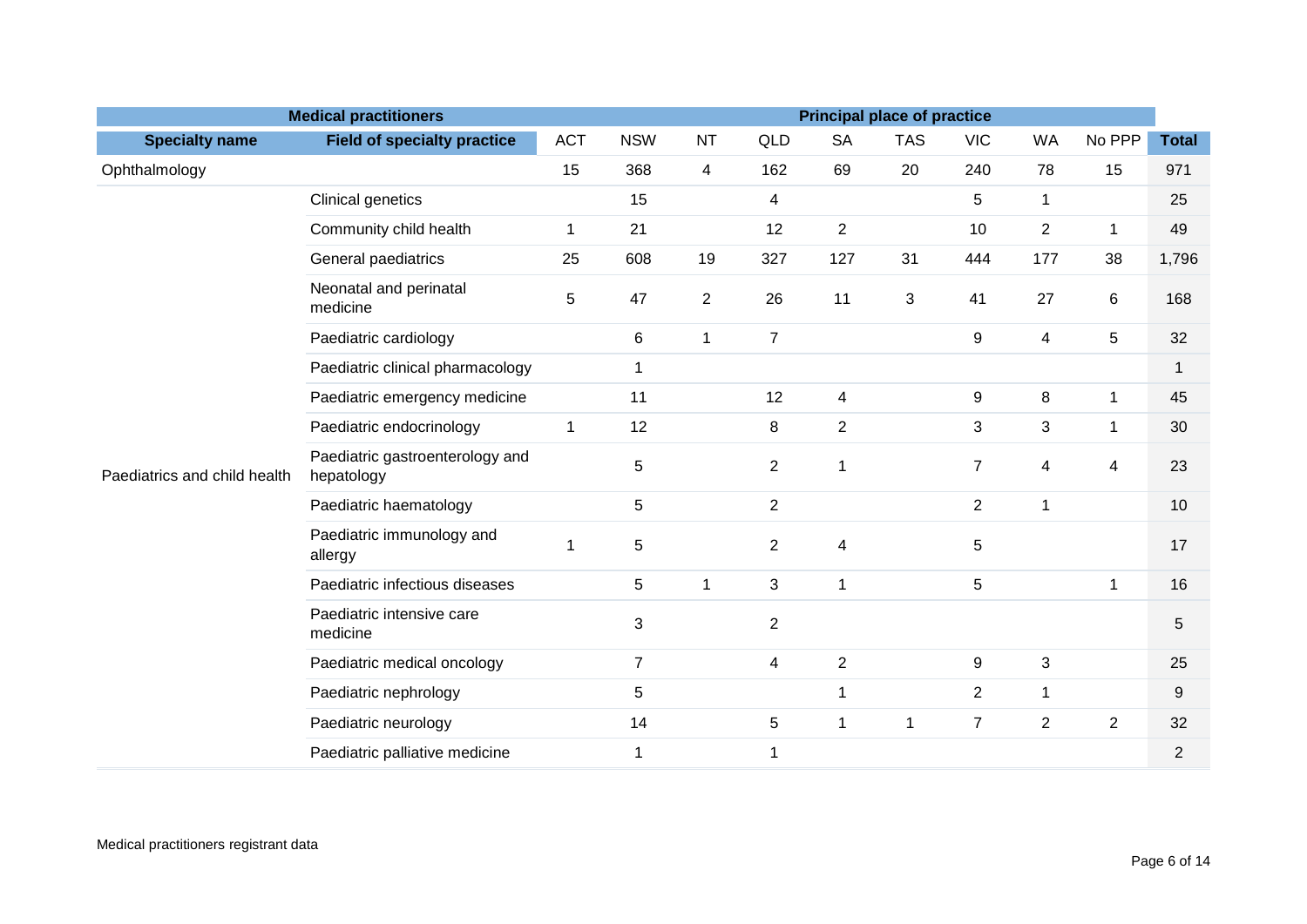| <b>Medical practitioners</b><br><b>Principal place of practice</b> |                                                   |                |            |                          |                |                  |                         |            |             |                |              |
|--------------------------------------------------------------------|---------------------------------------------------|----------------|------------|--------------------------|----------------|------------------|-------------------------|------------|-------------|----------------|--------------|
| <b>Specialty name</b>                                              | <b>Field of specialty practice</b>                | <b>ACT</b>     | <b>NSW</b> | <b>NT</b>                | QLD            | <b>SA</b>        | <b>TAS</b>              | <b>VIC</b> | <b>WA</b>   | No PPP         | <b>Total</b> |
|                                                                    | Paediatric rehabilitation<br>medicine             |                | 5          |                          |                | 1                |                         |            |             |                | 6            |
|                                                                    | Paediatric respiratory and sleep<br>medicine      | 1              | 10         |                          | $6\phantom{1}$ | $\mathbf{1}$     |                         | 4          | 4           |                | 26           |
|                                                                    | Paediatric rheumatology                           |                | 3          |                          | $\overline{2}$ | $\mathbf{1}$     |                         | 3          | 3           |                | 12           |
|                                                                    | No sub-specialty declared                         | $\overline{c}$ | 29         | $\overline{7}$           | 12             | 11               | $\overline{\mathbf{4}}$ | 43         | 21          | 19             | 148          |
| Sub Total                                                          |                                                   | 36             | 818        | 30                       | 437            | 170              | 39                      | 608        | 261         | 78             | 2,477        |
| Pain medicine                                                      |                                                   | 3              | 89         |                          | 53             | 31               | 10                      | 50         | 31          | 4              | 271          |
| Palliative medicine                                                |                                                   | 6              | 102        | $\overline{\mathcal{A}}$ | 49             | 26               | 13                      | 61         | 31          | 10             | 302          |
|                                                                    | Anatomical pathology (including<br>cytopathology) | 18             | 295        | 3                        | 163            | 66               | 18                      | 197        | 97          | 15             | 872          |
|                                                                    | Chemical pathology                                | 3              | 26         |                          | 12             | 8                | $\overline{c}$          | 20         | 15          | $\overline{4}$ | 90           |
|                                                                    | Forensic pathology                                |                | 10         | $\mathbf{1}$             | 13             | $\sqrt{5}$       | $\overline{2}$          | 12         | $\mathbf 5$ |                | 48           |
| Pathology                                                          | General pathology                                 | $\overline{2}$ | 58         | $\mathbf{1}$             | 19             | 6                | $\overline{4}$          | 24         | 8           | $\mathbf{3}$   | 125          |
|                                                                    | Haematology                                       | 12             | 166        | $\overline{2}$           | 89             | 39               | 12                      | 125        | 40          | 6              | 491          |
|                                                                    | Immunology                                        | 6              | 47         |                          | 12             | 12               | $\mathbf 1$             | 22         | 17          |                | 117          |
|                                                                    | Microbiology                                      | 6              | 79         | $\mathbf{1}$             | 38             | 14               | $\overline{4}$          | 44         | 34          | 5              | 225          |
|                                                                    | No sub-specialty declared                         | 3              | 18         |                          | 8              | $\sqrt{3}$       |                         | 6          | 9           | 3              | 50           |
| Sub Total                                                          |                                                   | 50             | 699        | 8                        | 354            | 153              | 43                      | 450        | 225         | 36             | 2,018        |
|                                                                    | Cardiology                                        | 20             | 395        | 6                        | 254            | 114              | 19                      | 327        | 84          | 38             | 1,257        |
| Physician                                                          | Clinical genetics                                 |                | 32         |                          | $\overline{7}$ | 8                |                         | 19         | 5           |                | 71           |
|                                                                    | Clinical pharmacology                             |                | 14         |                          | 10             | $\boldsymbol{9}$ |                         | 12         | 5           | 3              | 53           |
|                                                                    | Endocrinology                                     | 12             | 209        | $\overline{7}$           | 115            | 34               | 11                      | 196        | 46          | 5              | 635          |

Medical practitioners registrant data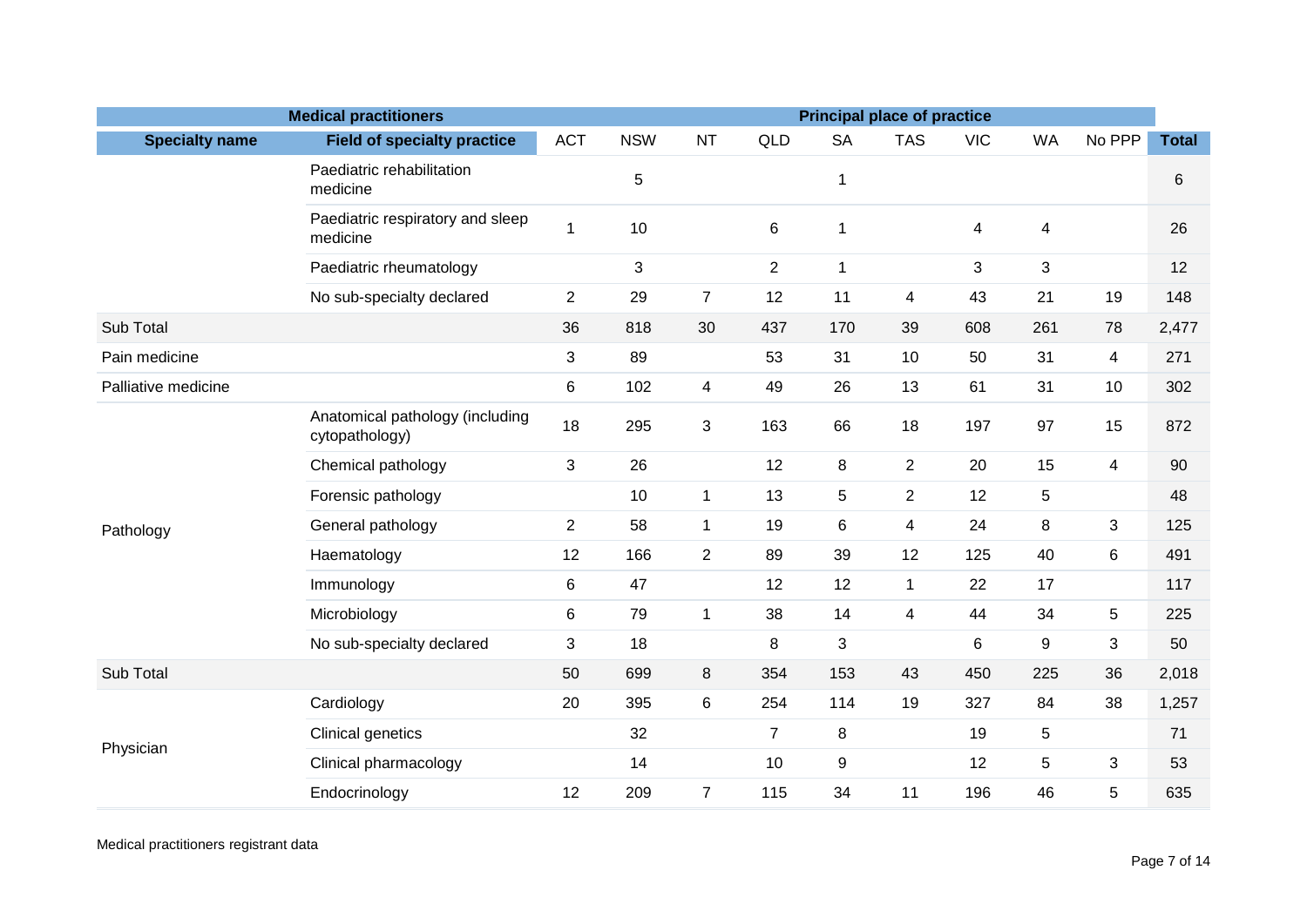| <b>Medical practitioners</b> |                                    |                |             |                |       |           |                | <b>Principal place of practice</b> |           |                |              |
|------------------------------|------------------------------------|----------------|-------------|----------------|-------|-----------|----------------|------------------------------------|-----------|----------------|--------------|
| <b>Specialty name</b>        | <b>Field of specialty practice</b> | <b>ACT</b>     | <b>NSW</b>  | <b>NT</b>      | QLD   | <b>SA</b> | <b>TAS</b>     | <b>VIC</b>                         | <b>WA</b> | No PPP         | <b>Total</b> |
|                              | Gastroenterology and<br>hepatology | 24             | 244         | $\overline{2}$ | 150   | 65        | 12             | 231                                | 65        | 15             | 808          |
|                              | General medicine                   | 32             | 400         | 15             | 345   | 243       | 31             | 537                                | 134       | 45             | 1,782        |
|                              | Geriatric medicine                 | 10             | 203         | $\overline{2}$ | 83    | 51        | 10             | 183                                | 70        | $\overline{7}$ | 619          |
|                              | Haematology                        | 10             | 169         | $\overline{2}$ | 89    | 37        | 12             | 145                                | 36        | 10             | 510          |
|                              | Immunology and allergy             | $\overline{7}$ | 60          | $\overline{2}$ | 14    | 13        | $\overline{2}$ | 31                                 | 23        | 3              | 155          |
|                              | Infectious diseases                | 8              | 93          | 11             | 53    | 24        | $\overline{7}$ | 150                                | 33        | 15             | 394          |
|                              | Medical oncology                   | 10             | 166         | 3              | 97    | 45        | 10             | 210                                | 37        | 8              | 586          |
|                              | Nephrology                         | 12             | 163         | 11             | 76    | 26        | 10             | 158                                | 38        | 15             | 509          |
|                              | Neurology                          | 10             | 202         | $\mathbf{1}$   | 72    | 36        | 6              | 170                                | 44        | 9              | 550          |
|                              | Nuclear medicine                   | 9              | 100         |                | 33    | 26        | $\overline{7}$ | 58                                 | 20        | 3              | 256          |
|                              | Respiratory and sleep medicine     | 9              | 197         | 4              | 119   | 56        | 13             | 165                                | 62        | 8              | 633          |
|                              | Rheumatology                       | 8              | 111         | $\mathbf{1}$   | 48    | 37        | $\overline{7}$ | 101                                | 28        | 9              | 350          |
|                              | No sub-specialty declared          | 6              | 136         | 3              | 28    | 8         | 9              | 46                                 | 59        | 15             | 310          |
| Sub Total                    |                                    | 187            | 2,894       | 70             | 1,593 | 832       | 166            | 2,739                              | 789       | 208            | 9,478        |
| Psychiatry                   |                                    | 55             | 1,048       | 16             | 644   | 286       | 67             | 979                                | 299       | 74             | 3,468        |
| Public health medicine       |                                    | 27             | 136         | 22             | 79    | 29        | 11             | 77                                 | 43        | 12             | 436          |
| <b>Radiation Oncology</b>    |                                    | 12             | 126         | $\overline{2}$ | 72    | 21        | 8              | 105                                | 21        | 8              | 375          |
| Radiology                    | Diagnostic radiology               | 40             | 586         | 3              | 366   | 160       | 40             | 470                                | 209       | 104            | 1,978        |
|                              | Diagnostic ultrasound              |                | $\mathbf 1$ |                |       |           |                | 3                                  |           |                | 4            |
|                              | Nuclear medicine                   | 5              | 41          |                | 51    | 10        | $\overline{4}$ | 65                                 | 10        | $\overline{2}$ | 188          |
|                              | No sub-specialty declared          | 5              | 44          | $\mathbf{1}$   | 12    | 4         | $\overline{2}$ | 37                                 | 22        | 15             | 142          |
| Sub Total                    |                                    | 50             | 672         | $\overline{4}$ | 429   | 174       | 46             | 575                                | 241       | 121            | 2,312        |

Medical practitioners registrant data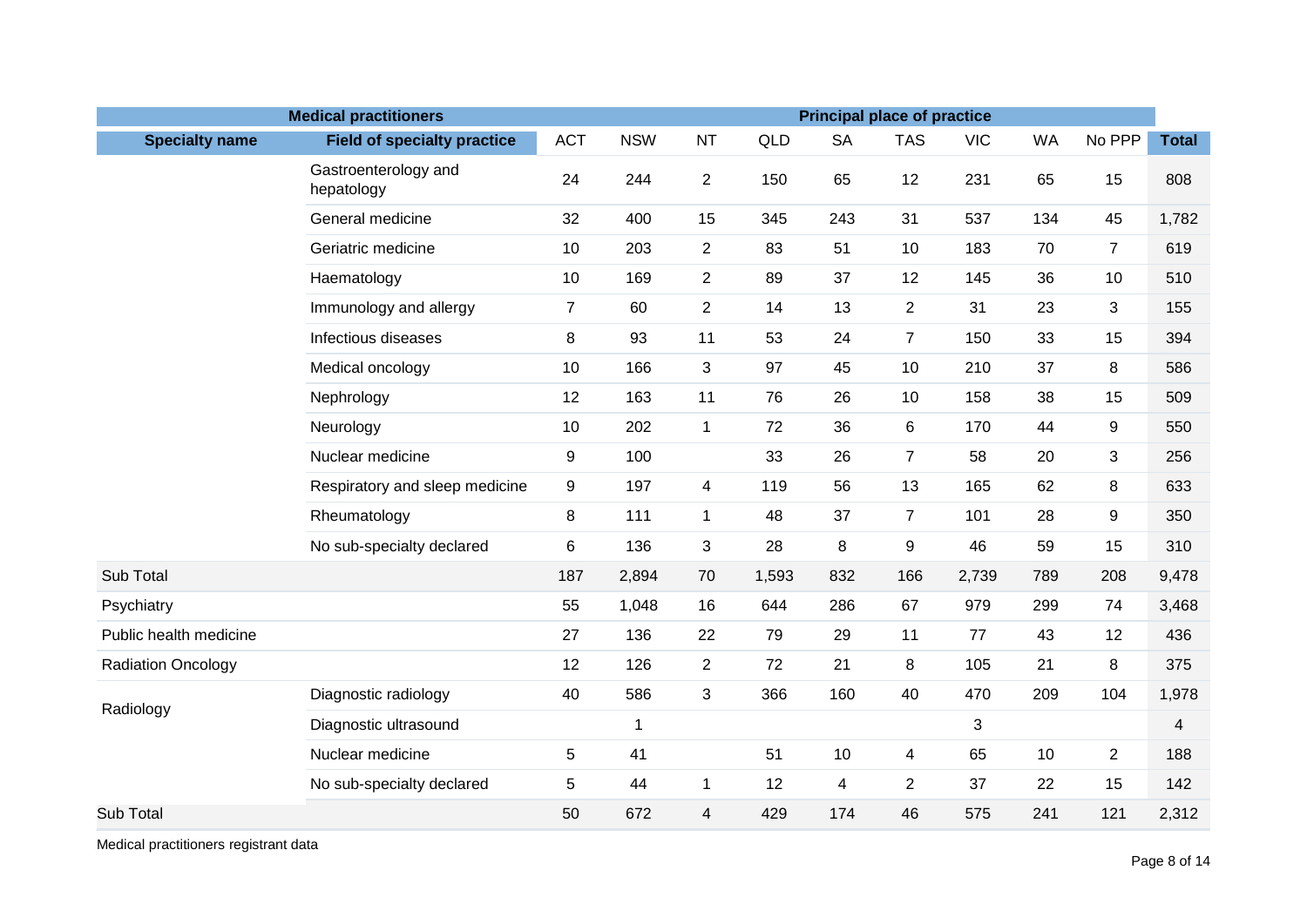|                             | <b>Medical practitioners</b>              |                |            |                |       |                  | <b>Principal place of practice</b> |            |           |                |              |  |  |  |  |
|-----------------------------|-------------------------------------------|----------------|------------|----------------|-------|------------------|------------------------------------|------------|-----------|----------------|--------------|--|--|--|--|
| <b>Specialty name</b>       | <b>Field of specialty practice</b>        | <b>ACT</b>     | <b>NSW</b> | <b>NT</b>      | QLD   | <b>SA</b>        | <b>TAS</b>                         | <b>VIC</b> | <b>WA</b> | No PPP         | <b>Total</b> |  |  |  |  |
| Rehabilitation medicine     |                                           | 6              | 220        | 3              | 62    | 36               | $\overline{7}$                     | 124        | 16        | 6              | 480          |  |  |  |  |
| Sexual health medicine      |                                           | 5              | 56         | $\mathbf{1}$   | 18    | $\boldsymbol{9}$ |                                    | 25         | 6         | 1              | 122          |  |  |  |  |
| Sport and exercise medicine |                                           | 10             | 41         | $\mathbf{1}$   | 12    | 4                | $\overline{2}$                     | 39         | 10        |                | 119          |  |  |  |  |
|                             | Cardio-thoracic surgery                   | 6              | 56         |                | 41    | 12               | 4                                  | 64         | 13        | 8              | 204          |  |  |  |  |
|                             | General surgery                           | 25             | 644        | 17             | 354   | 157              | 36                                 | 529        | 143       | 48             | 1,953        |  |  |  |  |
|                             | Neurosurgery                              | $\overline{7}$ | 78         |                | 46    | 15               | 6                                  | 67         | 20        | 1              | 240          |  |  |  |  |
|                             | Oral and maxillofacial surgery            | 4              | 25         | $\overline{2}$ | 28    | 12               | $\overline{2}$                     | 28         | 11        | 3              | 115          |  |  |  |  |
|                             | Orthopaedic surgery                       | 28             | 427        | 8              | 283   | 117              | 24                                 | 297        | 131       | 31             | 1,346        |  |  |  |  |
| Surgery                     | Otolaryngology - head and neck<br>surgery | 9              | 158        | $\overline{2}$ | 91    | 46               | 9                                  | 116        | 45        | 14             | 490          |  |  |  |  |
|                             | Paediatric surgery                        | 4              | 36         |                | 15    | $\overline{7}$   | $\overline{2}$                     | 28         | 8         | $\overline{4}$ | 104          |  |  |  |  |
|                             | Plastic surgery                           | 6              | 126        | 3              | 68    | 41               | 11                                 | 139        | 47        | 5              | 446          |  |  |  |  |
|                             | Urology                                   | 6              | 125        | $\overline{2}$ | 85    | 30               | 10                                 | 111        | 41        | 9              | 419          |  |  |  |  |
|                             | Vascular surgery                          | 4              | 72         | $\mathbf{1}$   | 42    | 17               | 5                                  | 63         | 17        | 3              | 224          |  |  |  |  |
|                             | No sub-specialty declared                 |                | 40         | $\mathbf{1}$   | -1    |                  |                                    | 15         | 3         | $\overline{2}$ | 62           |  |  |  |  |
| Sub Total                   |                                           |                | 1,787      | 36             | 1,054 | 454              | 109                                | 1,457      | 479       | 128            | 5,603        |  |  |  |  |
| <b>Total</b>                | 1,183                                     | 19,684         | 538        | 12,121         | 4,996 | 1,407            | 15,835                             | 6,073      | 1,263     | 63,100         |              |  |  |  |  |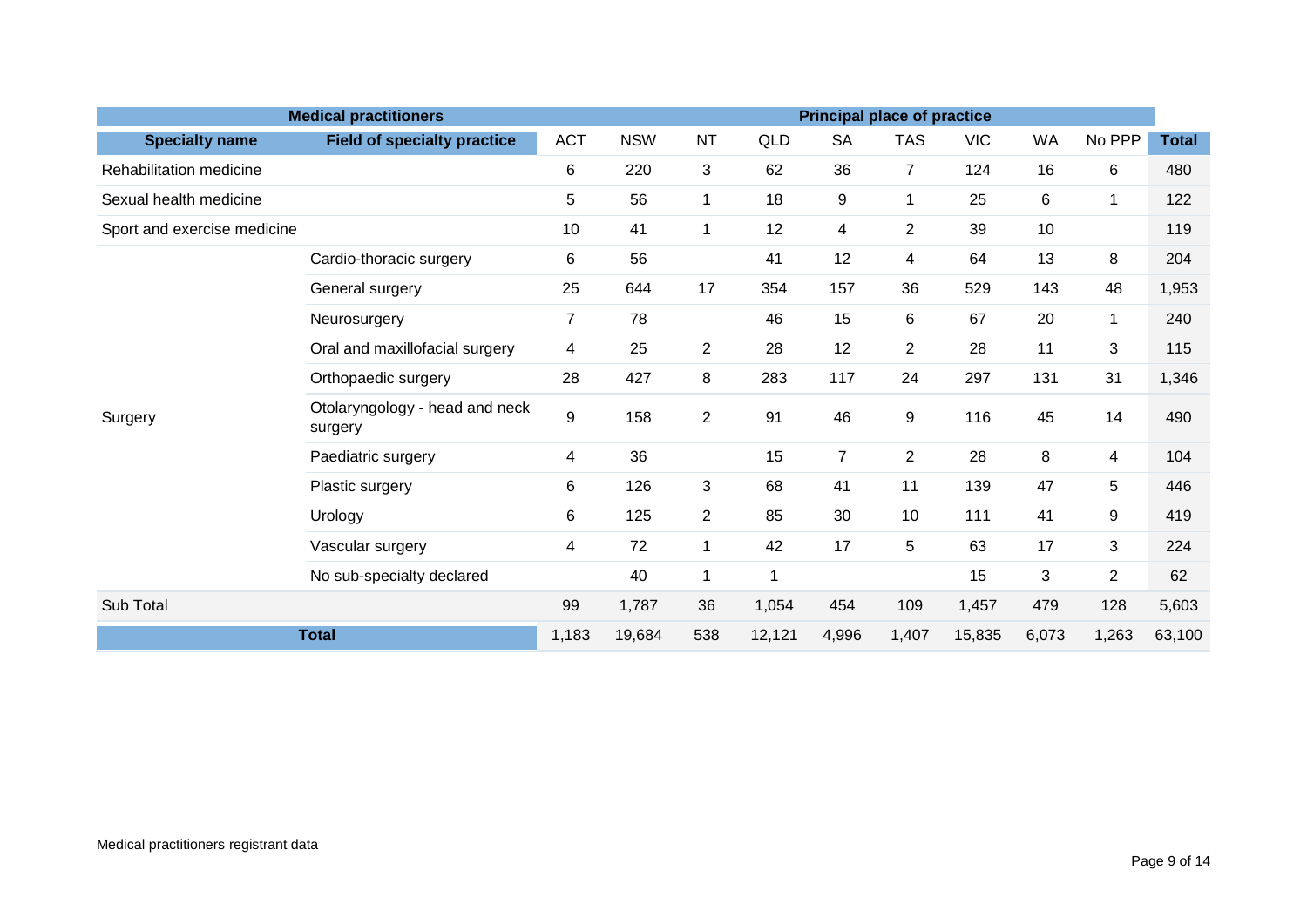### <span id="page-9-0"></span>**Medical practitioners – endorsements by state or territory**

| <b>Medical practitioners</b> |            |            |    |     |           | <b>Principal place of practice</b> |     |    |        |              |
|------------------------------|------------|------------|----|-----|-----------|------------------------------------|-----|----|--------|--------------|
| <b>Endorsement type</b>      | <b>ACT</b> | <b>NSW</b> | ΝT | QLD | <b>SA</b> | TAS                                | VIC | WA | No PPP | <b>Total</b> |
| Acupuncture                  |            | 154        |    | 85  | 34        | 13                                 | 235 | 40 |        | 568          |

### <span id="page-9-1"></span>**Medical practitioners – registration type by age group**

| <b>Medical practitioners</b> |         |                                           |                           |                                                          | <b>Registration type</b> |                  |                         |                |              |
|------------------------------|---------|-------------------------------------------|---------------------------|----------------------------------------------------------|--------------------------|------------------|-------------------------|----------------|--------------|
| Age group                    | General | General<br>(Teaching<br>and<br>Assessing) | General and<br>Specialist | General<br>(Teaching and<br>Assessing)<br>and Specialist | Specialist               | Provisional      | Limited                 | Non-practising | <b>Total</b> |
| $U - 25$                     | 236     |                                           |                           |                                                          |                          | 900              | $\mathbf{1}$            | 1              | 1,138        |
| $25 - 29$                    | 8,806   |                                           | 33                        |                                                          | 8                        | 2,892            | 301                     | 52             | 12,092       |
| $30 - 34$                    | 10,584  |                                           | 1,511                     |                                                          | 277                      | 869              | 681                     | 159            | 14,081       |
| $35 - 39$                    | 5,849   | 1                                         | 5,701                     |                                                          | 1,126                    | 395              | 853                     | 214            | 14,139       |
| $40 - 44$                    | 2,985   | $\overline{c}$                            | 7,009                     | $\mathbf 1$                                              | 1,809                    | 165              | 650                     | 240            | 12,861       |
| $45 - 49$                    | 1,818   | $\mathbf{2}$                              | 6,678                     |                                                          | 1,849                    | 76               | 334                     | 221            | 10,978       |
| $50 - 54$                    | 1,377   | 3                                         | 7,061                     |                                                          | 1,506                    | 24               | 153                     | 239            | 10,363       |
| $55 - 59$                    | 1,066   | 5                                         | 7,021                     |                                                          | 975                      | 17               | 80                      | 248            | 9,412        |
| $60 - 64$                    | 675     | 5                                         | 5,823                     | 1                                                        | 528                      | 12               | 44                      | 212            | 7,300        |
| $65 - 69$                    | 452     | $\overline{7}$                            | 4,415                     |                                                          | 271                      | $\boldsymbol{2}$ | 19                      | 254            | 5,420        |
| $70 - 74$                    | 364     | 6                                         | 2,547                     |                                                          | 87                       | $\mathbf{1}$     | $\overline{\mathbf{4}}$ | 282            | 3,291        |
| $75 - 79$                    | 271     | 4                                         | 1,158                     |                                                          | 26                       |                  | $\mathbf 1$             | 238            | 1,698        |
| $80+$                        | 260     | $\overline{7}$                            | 634                       |                                                          | $\boldsymbol{9}$         |                  |                         | 323            | 1,233        |
| <b>Total</b>                 | 34,743  | 42                                        | 49,591                    | $\overline{2}$                                           | 8,471                    | 5,353            | 3,121                   | 2,683          | 104,006      |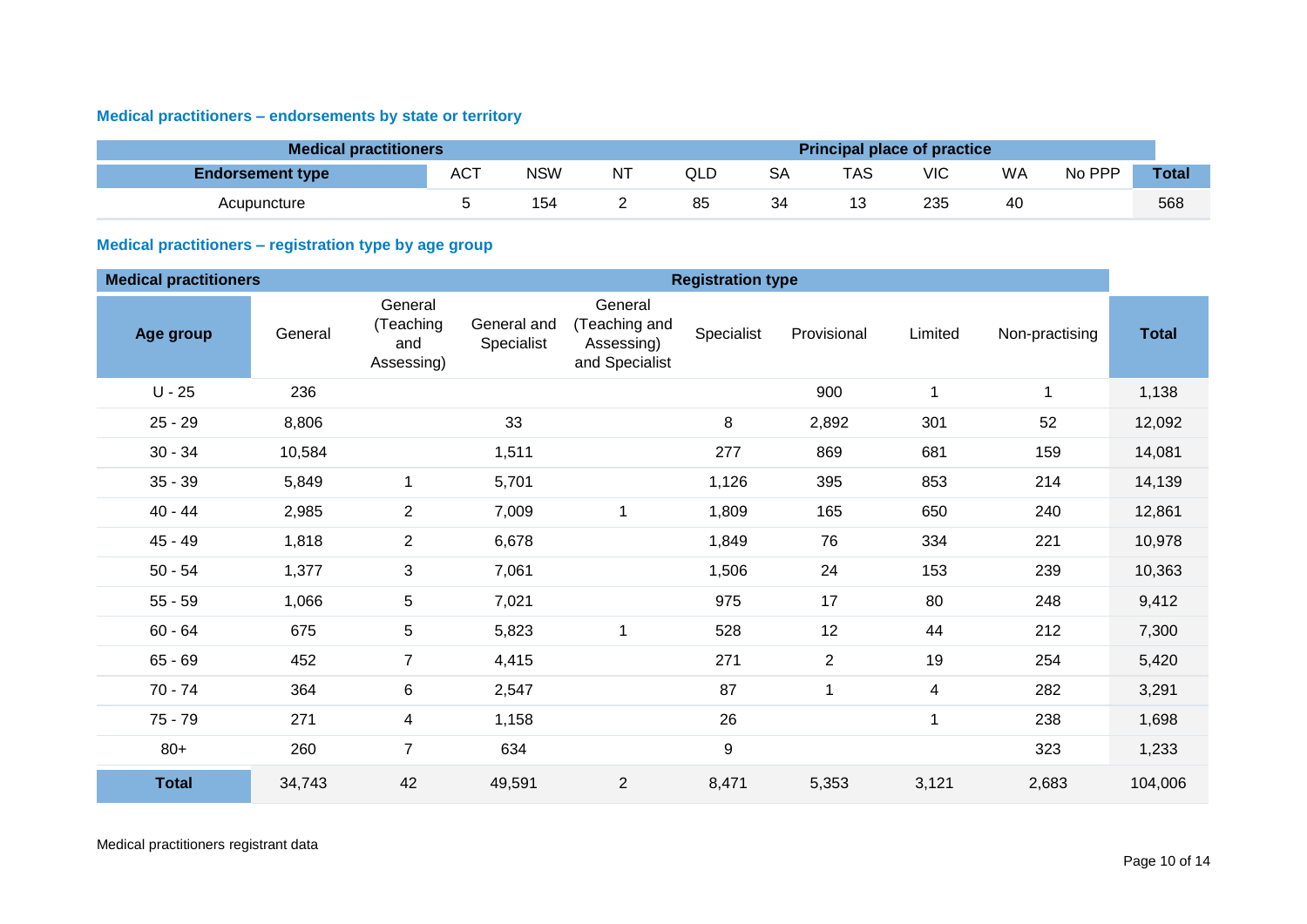### <span id="page-10-0"></span>**Medical practitioners – limited registration by age group**

| <b>Medical practitioners</b> |                | <b>Limited Registration</b>                     |                 |                      |                |
|------------------------------|----------------|-------------------------------------------------|-----------------|----------------------|----------------|
| Age group                    | Area of need   | Postgraduate training or supervised<br>practice | Public interest | Teaching or research | <b>Total</b>   |
| $U - 25$                     |                |                                                 |                 | 1                    |                |
| $25 - 29$                    | 58             | 243                                             |                 |                      | 301            |
| $30 - 34$                    | 216            | 462                                             |                 | 3                    | 681            |
| $35 - 39$                    | 260            | 584                                             |                 | 9                    | 853            |
| $40 - 44$                    | 274            | 368                                             |                 | 8                    | 650            |
| $45 - 49$                    | 180            | 151                                             | $\mathbf 1$     | 2                    | 334            |
| $50 - 54$                    | 95             | 57                                              |                 | 1                    | 153            |
| $55 - 59$                    | 48             | 30                                              | $\mathbf 1$     | 1                    | 80             |
| $60 - 64$                    | 31             | 11                                              |                 | 1                    | 44             |
| $65 - 69$                    | 13             | $\overline{\mathcal{A}}$                        | 1               | 1                    | 19             |
| $70 - 74$                    | $\overline{4}$ |                                                 |                 |                      | $\overline{4}$ |
| $75 - 79$                    |                |                                                 |                 |                      |                |
| $80+$                        |                |                                                 |                 |                      |                |
| <b>Total</b>                 | 1,180          | 1,910                                           | $\overline{4}$  | 27                   | 3,121          |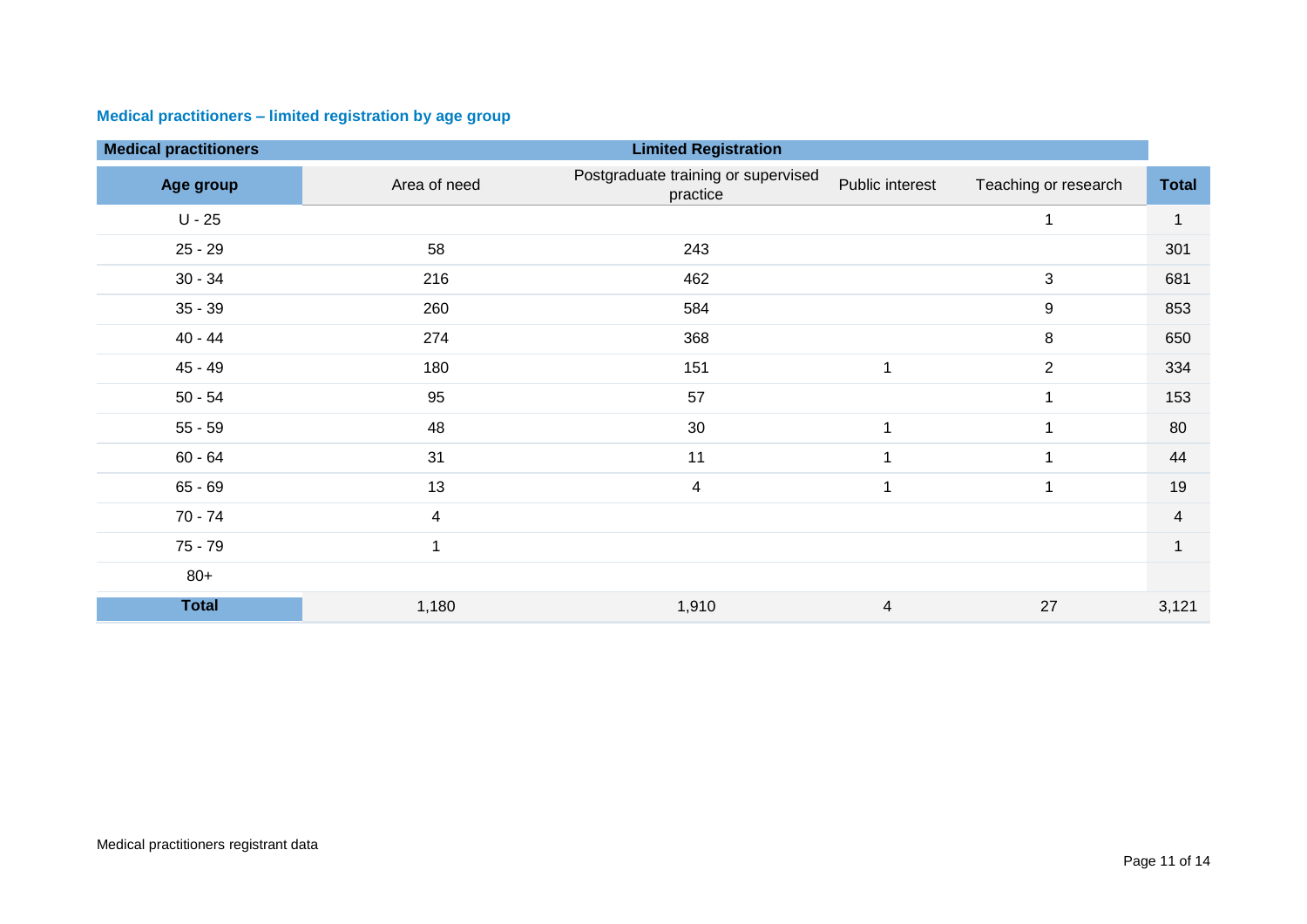<span id="page-11-0"></span>

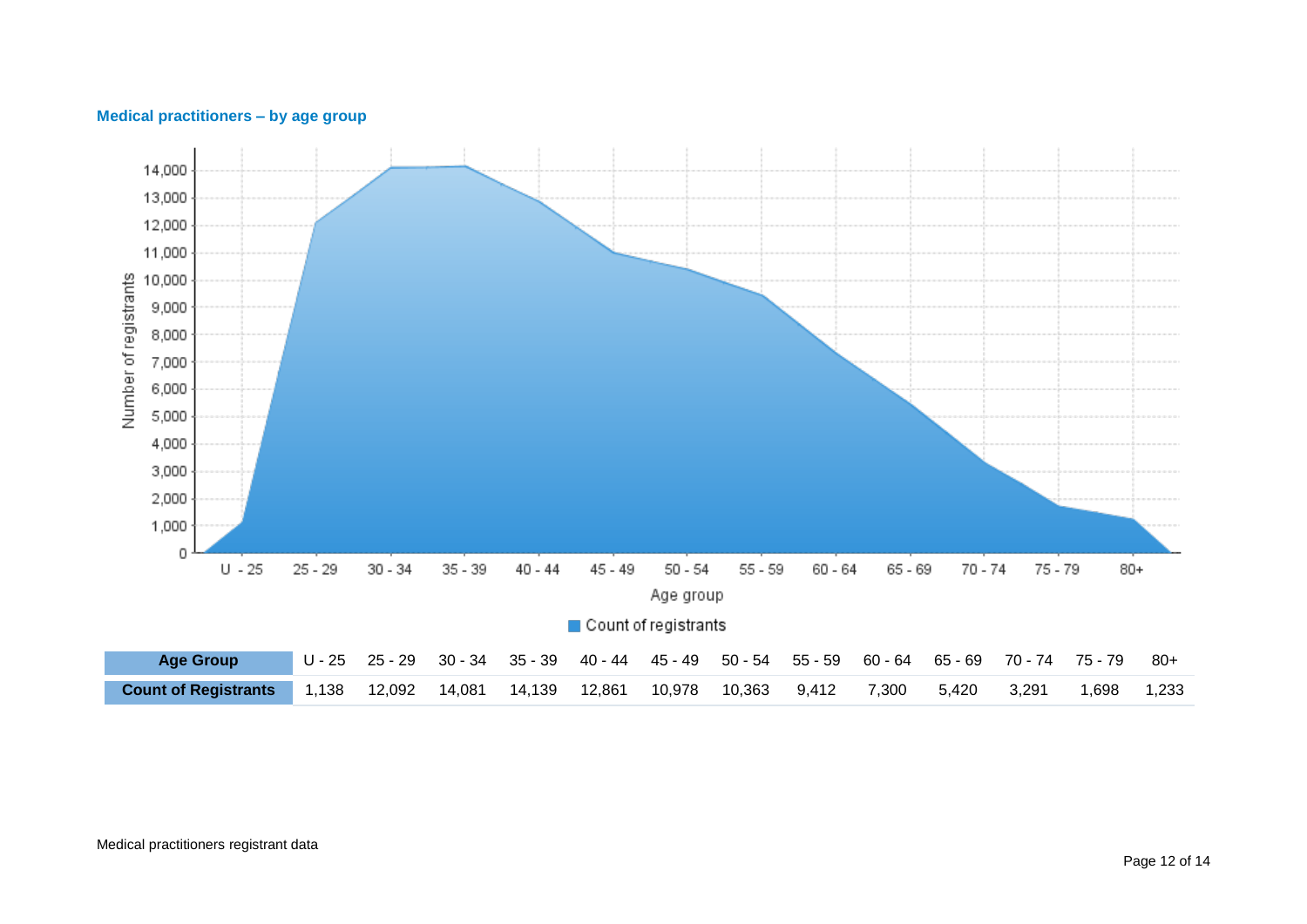|               | <b>Medical practitioners</b>                       |                                                 |            |                |           |                | <b>Principal place of practice</b> |            |            |                |        |              |
|---------------|----------------------------------------------------|-------------------------------------------------|------------|----------------|-----------|----------------|------------------------------------|------------|------------|----------------|--------|--------------|
| <b>Gender</b> | <b>Registration type</b>                           | <b>Registration sub type</b>                    | <b>ACT</b> | <b>NSW</b>     | <b>NT</b> | <b>QLD</b>     | <b>SA</b>                          | <b>TAS</b> | <b>VIC</b> | <b>WA</b>      | No PPP | <b>Total</b> |
|               | General                                            |                                                 | 370        | 5,619          | 263       | 3,324          | 1,256                              | 321        | 4,303      | 1,839          | 357    | 17,652       |
|               | General (Teaching and<br>Assessing)                |                                                 | 1          | $\overline{7}$ |           | $\overline{2}$ | 1                                  |            | 3          | $\overline{2}$ |        | 16           |
|               | General (Teaching and<br>Assessing) and Specialist |                                                 |            | 1              |           |                |                                    |            |            |                |        | $\mathbf{1}$ |
|               | <b>General and Specialist</b>                      |                                                 | 346        | 5,553          | 173       | 3,070          | 1,295                              | 405        | 4,536      | 1,462          | 217    | 17,057       |
|               | Specialist                                         |                                                 | 61         | 668            | 33        | 674            | 172                                | 64         | 572        | 419            | 135    | 2,798        |
| Female        | Provisional                                        |                                                 | 69         | 762            | 44        | 666            | 187                                | 57         | 595        | 401            | 25     | 2,806        |
|               |                                                    | Postgraduate training or<br>supervised practice | 14         | 287            | 3         | 112            | 60                                 | 21         | 193        | 70             | 6      | 766          |
|               | Limited                                            | Area of need                                    | $\,6\,$    | 38             | 20        | 93             | 34                                 | 15         | 158        | 116            |        | 480          |
|               |                                                    | Public interest                                 |            |                |           |                |                                    |            |            |                |        |              |
|               |                                                    | Teaching or research                            |            | 4              |           |                | 3                                  |            | 3          | 3              |        | 13           |
|               | Non-practising                                     |                                                 | 10         | 274            |           | 100            | 42                                 | 22         | 189        | 83             | 349    | 1,069        |
| Sub Total     |                                                    |                                                 | 877        | 13,213         | 536       | 8,041          | 3,049                              | 905        | 10,553     | 4,395          | 1,089  | 42,658       |
|               | General                                            |                                                 | 325        | 5,527          | 217       | 3,540          | 1,163                              | 287        | 3,870      | 1,674          | 488    | 17,091       |
|               | General (Teaching and<br>Assessing)                |                                                 |            | 5              |           | 9              | 4                                  |            | 6          | $\overline{2}$ |        | 26           |
| Male          | General (Teaching and<br>Assessing) and Specialist |                                                 |            |                |           |                |                                    |            | 1          |                |        | 1            |
|               | <b>General and Specialist</b>                      |                                                 | 558        | 10,727         | 212       | 6,028          | 2,669                              | 699        | 8,274      | 2,870          | 497    | 32,534       |
|               | Specialist                                         |                                                 | 103        | 1,251          | 80        | 1,405          | 384                                | 142        | 1,124      | 857            | 327    | 5,673        |
|               | Provisional                                        |                                                 | 44         | 684            | 31        | 673            | 180                                | 45         | 555        | 307            | 28     | 2,547        |

### <span id="page-12-0"></span>**Medical practitioners – gender by state and territory by registration type and sub type**

Medical practitioners registrant data